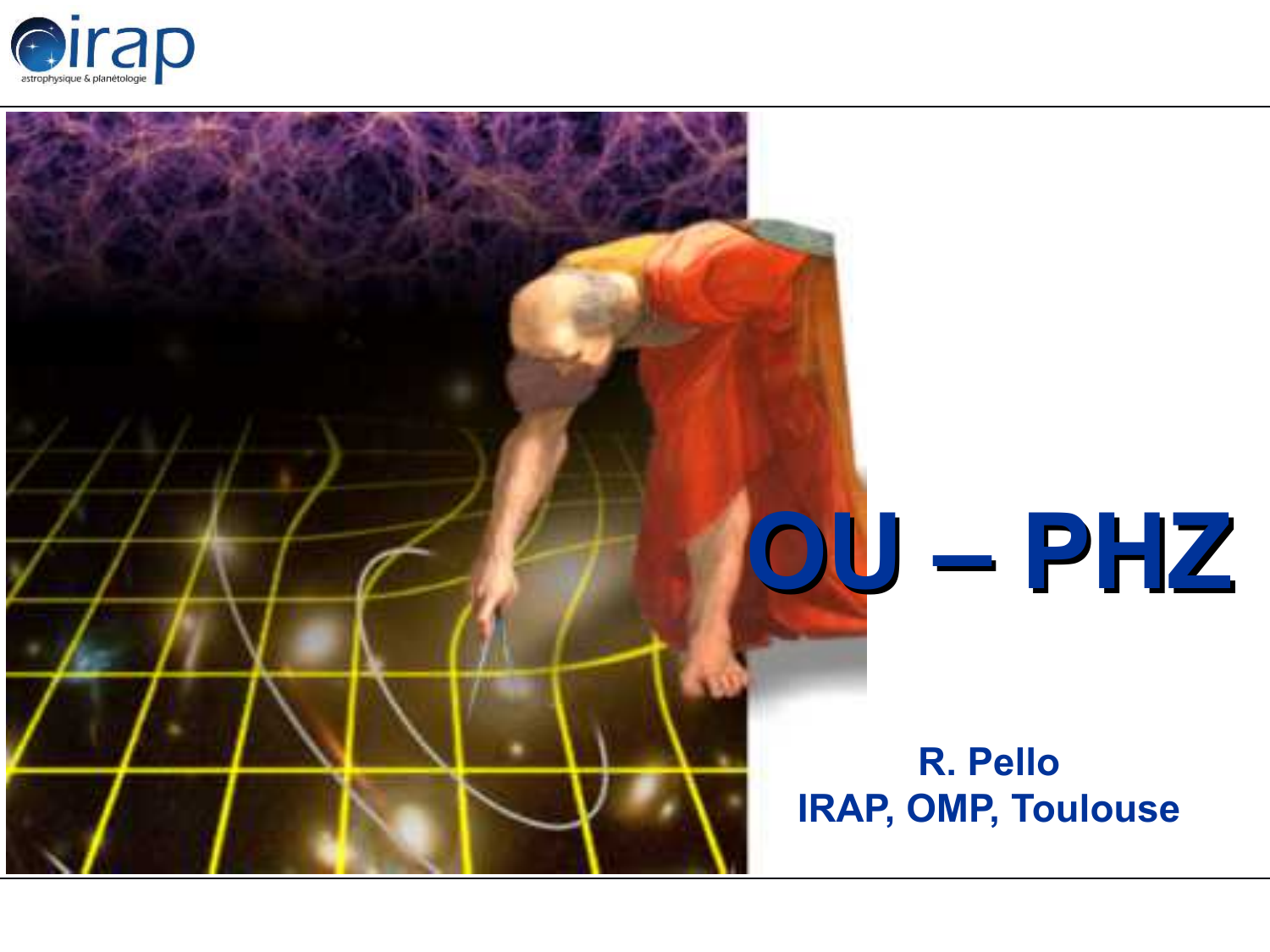

**Organization Unit Leader: Stéphane Paltani, ISDC, Department of Astronomy, University of Geneva, CH**

**Organization Unit Deputy-Leader: Francisco Castander, Institut d'Estudis Espacials de Catalunya, E** 

**39 members / 6 in France** 

**Meetings :** 

- **Kick-Off Meeting, November 23-24, 2011, ISDC**
- **2nd Meeting, June 11-12, 2012, LAM**
- **3rd Meeting, November 26-27, 2012, ISDC**

**OU-PHZ : computes photometric redshifts from the multi-wavelength imaging data.**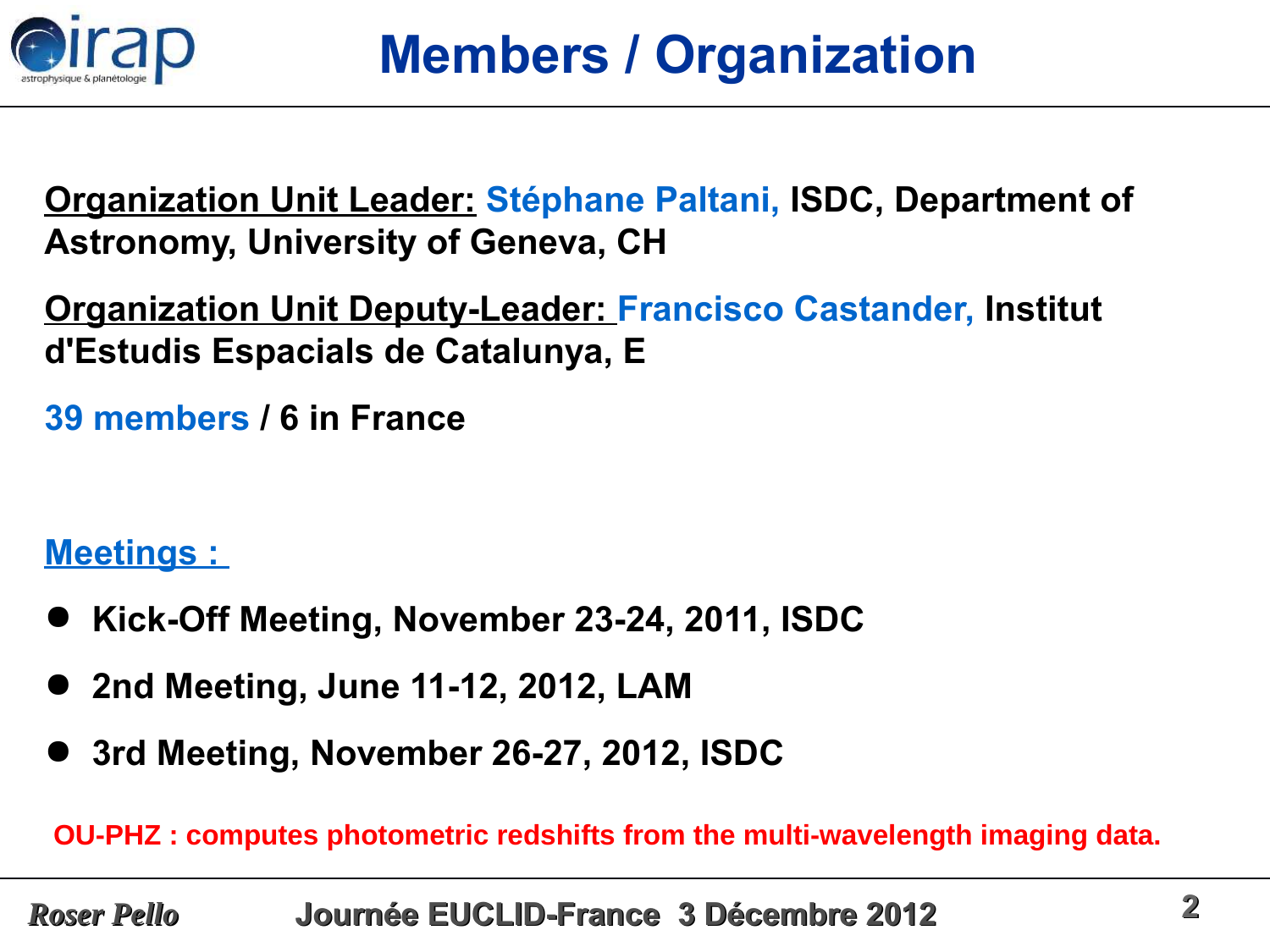

# **Members**

| Name                                   | Institute                                                      | Pascale Jablonka   | EPFL, Lausanne, CH                     |  |
|----------------------------------------|----------------------------------------------------------------|--------------------|----------------------------------------|--|
| Filipe Abdalla                         | University College London, UK                                  | Knud Jahnke        | MPIA, Heidelberg, D                    |  |
| Pablo Arnalte-Mur                      | Durham University, UK                                          | Matt Jarvis        | University of Hertfordshire, UK        |  |
| Stéphane Arnouts                       | Laboratoire d'Astrophysique de Mar Stéphanie Jouvel            |                    | IEEC, Barcelona, E                     |  |
| Micol Bolzonella                       | Observatory of Bologna, IT                                     | Martin Kunz        | University of Geneva, CH               |  |
| David Bonfield                         | University of Hertfordshire, UK                                | Ofer Lahav         | University College London, UK          |  |
| Peter Capak                            | Caltech, USA                                                   | Claudia Maraston   | University of Portsmouth, UK           |  |
| Francisco Castander IEEC, Barcelona, E |                                                                | Henry McCracken    | IAP, Paris, FR                         |  |
| Stéphane Charlot                       | IAP, Paris, FR                                                 | Georges Meylan     | EPFL, Lausanne, CH                     |  |
| Ami Choi                               | University of Edinburgh, UK                                    | Peder Norberg      | Durham University, UK                  |  |
| David Clements                         | Imperial College, London, UK                                   | Eliana Palazzi     | IASF, Bologna, I                       |  |
| Frédéric Courbin                       | EPFL, Lausanne, CH                                             | Stéphane Paltani   | University of Geneva, CH               |  |
| Pierre Dubath                          | University of Geneva, CH                                       | Roser Pellò        | IRAP, Toulouse, F                      |  |
| Samuel Farrens                         | IEEC, Barcelona, E                                             | Cristiano Porciani | University of Bonn, D                  |  |
| Nicolas Fourmanoit                     | University of Geneva, CH                                       | Lucia Pozzetti     | Osservatorio Astronomico di Bologna, I |  |
| Catherine Heymans                      | University of Edinburgh, UK                                    | Roberto Saglia     | MPE, Garching, D                       |  |
| Hendrik Hildebrandt                    | University of Bonn, D                                          | Mara Salvato       | MPE, Garching, D                       |  |
| Henk Hoekstra                          | Leiden Observatory, NL                                         | Gregor Seidel      | University of Heidelberg, D            |  |
| Rory Holmes                            | MPIA, Heidelberg, D                                            | Stella Seitz       | University of Muenchen, D              |  |
| Olivier Ilbert                         | Laboratoire d'Astrophysique de Mar <mark>i</mark> Marc Sauvage |                    | <b>SGS Scientist</b><br>CEA, Saclay, F |  |

#### *Roser Pello* **Journée EUCLID-France 3 Décembre 2012 3**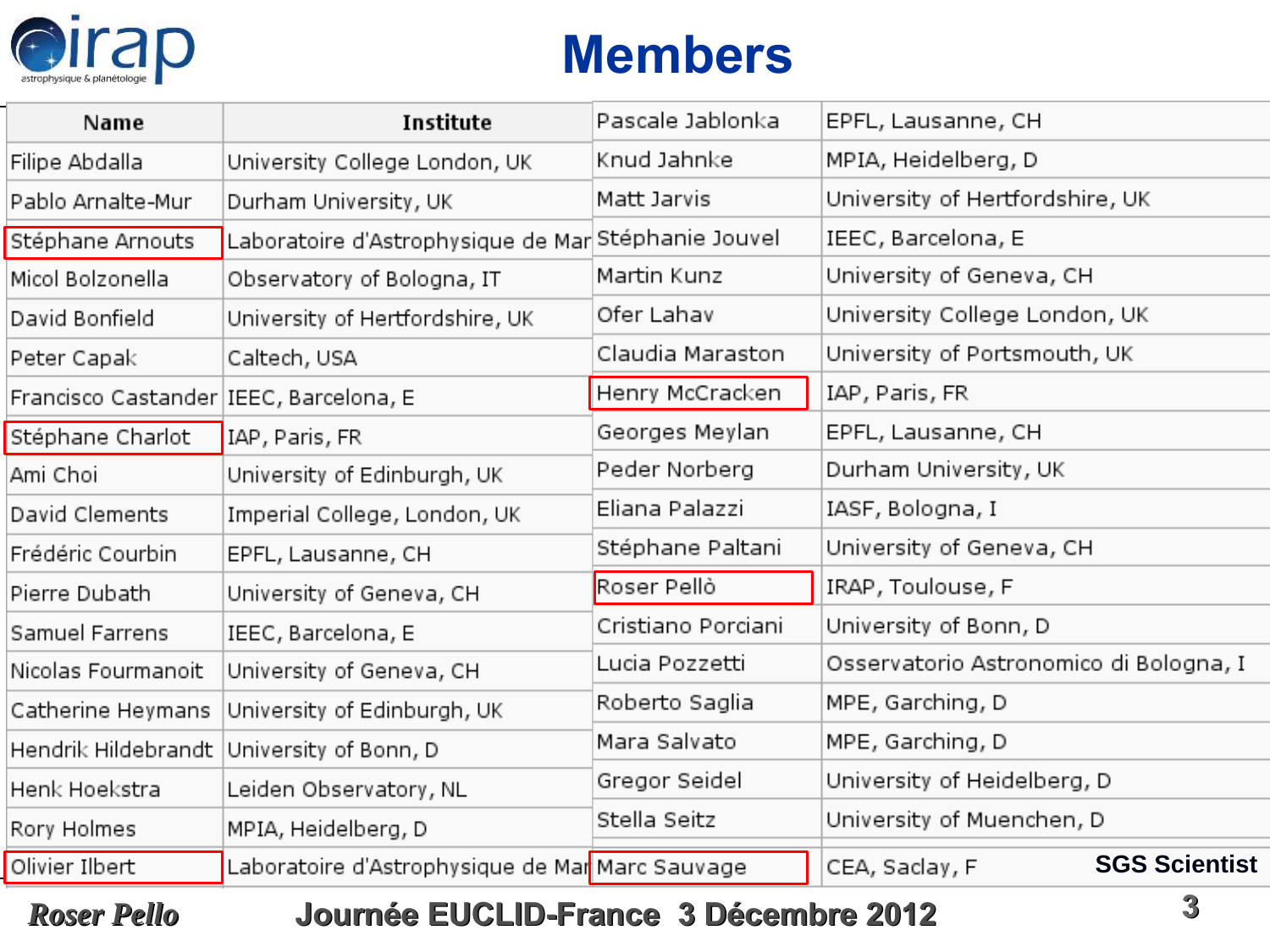

## **Weak Lensing**

**- Galaxy redshifts are needed for the majority of sources entering WL analysis to :** 

- $\rightarrow$  split the Universe into redshift slices for lensing tomography,
- $\rightarrow$  characterize the redshift distribution within a given slice
- → correct for contamination by intrinsic alignements.

 **==> Obtaining photometric redshifts for a « substantial » sample of galaxies at 0.2 < z < 2 (all types).** 

**Photometric redshifts :**

➔**Accuracy : σz/(1+z) < 0.05 (required) → 0.03 (goal)**

➔**Mean redshift to better than σ(<z>)<0.002(1+z) in each redshift bin**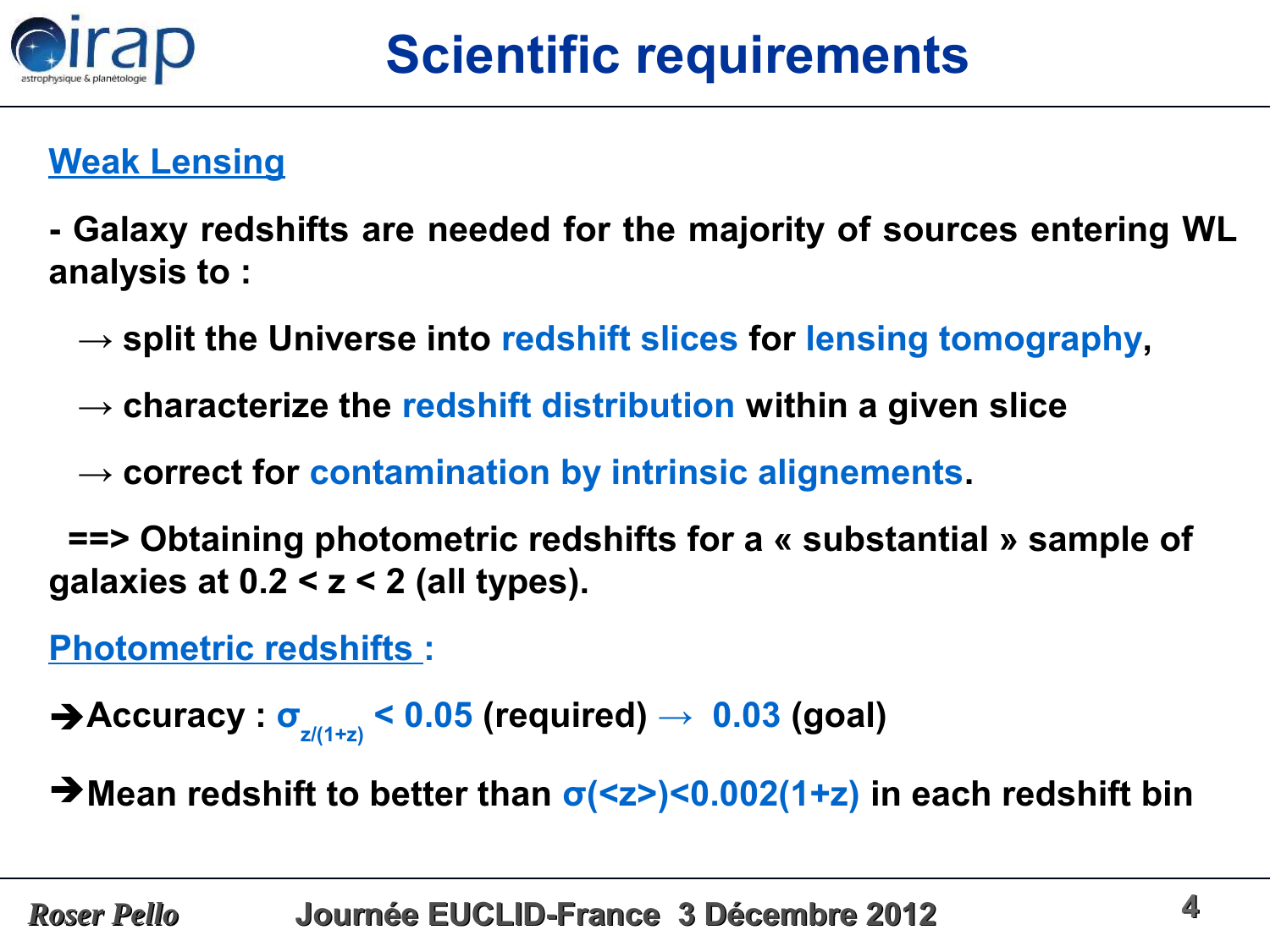



*Roser Pello* **Journée EUCLID-France 3 Décembre 2012 5**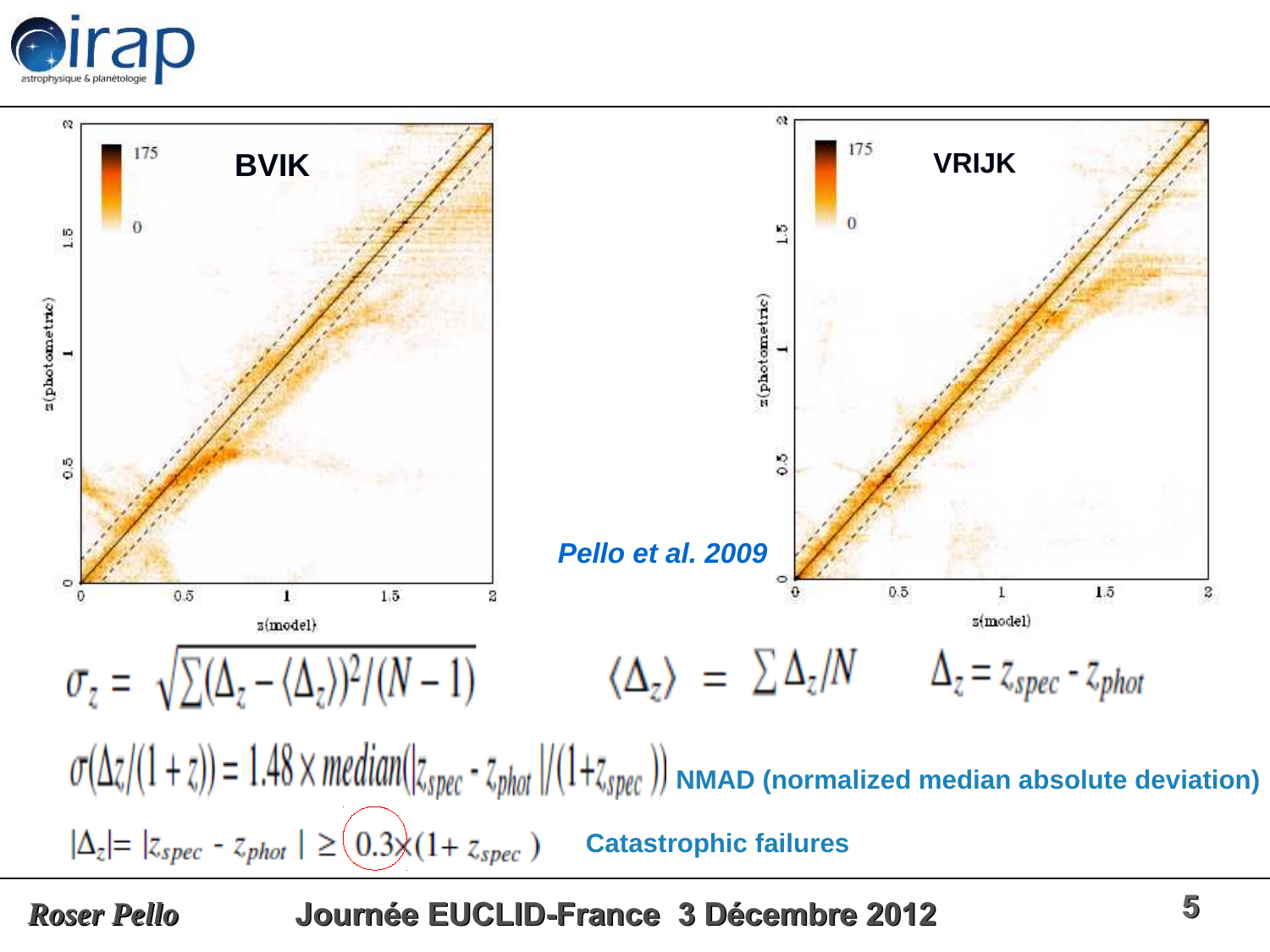

Table 3.3: The top level photometric requirements from weak lensing. The Level 1 requirements on the fidelity of photometric redshifts propagate into requirements on the NIR image quality and photometry.

| $\text{Req.}$ $\text{ID}$ | Parameter                           | Requirement                       | Goal       |
|---------------------------|-------------------------------------|-----------------------------------|------------|
| WL.1-5                    | Redshifts error $(\sigma(z)/(1+z))$ | ${}_{0.05}$                       | ${}< 0.03$ |
| $WL.1-6$                  | Catastrophic failures               | 10%                               | 5%         |
| WL.1-7                    | Error in mean redshift in bin       | < 0.002                           |            |
| WL.2.1-17                 | NIR wavelength range                | 920 to ≥1600nm                    |            |
| WL.2.1-18                 | NIR number of filters:              | $\geq$ 3                          |            |
| WL.2.1-19                 | NIR PSF size:                       | EE50 and EE80                     |            |
|                           |                                     | $Y: (\leq 0.30$ ", $\leq 0.62$ ") |            |
|                           |                                     | $J: (0.30^\circ, 0.63^\circ)$     |            |
|                           |                                     | H: $(\leq 0.33$ ", $\leq 0.70$ ") |            |
| WL.2.1-20                 | NIR Pixel scale:                    | $0.3 + 0.03$ arcsec               |            |
| WL.2.1-21                 | Relative Photometric Accuracy       | $\leq 1.5\%$                      |            |

#### **Laureijs et al. 2011**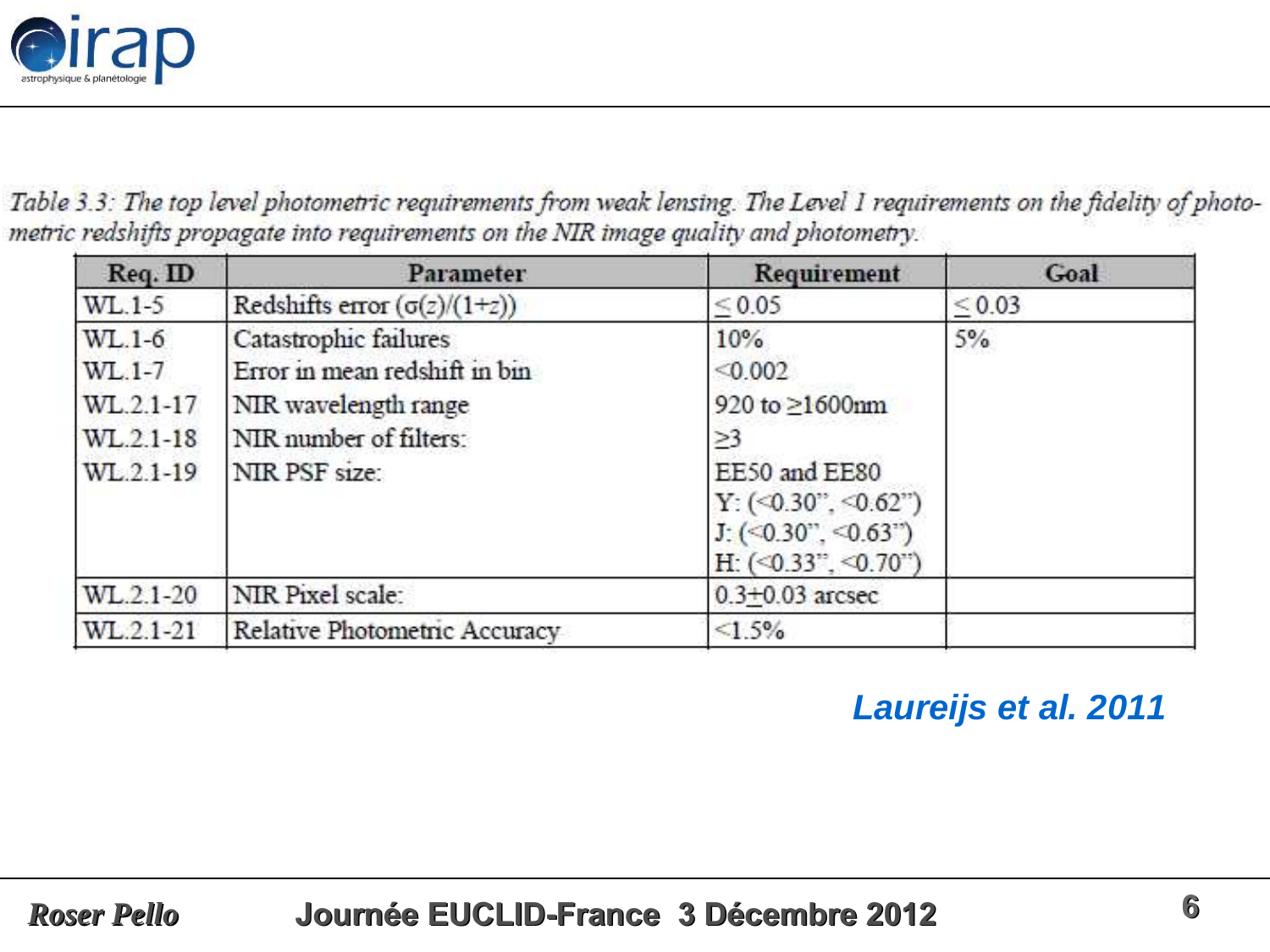



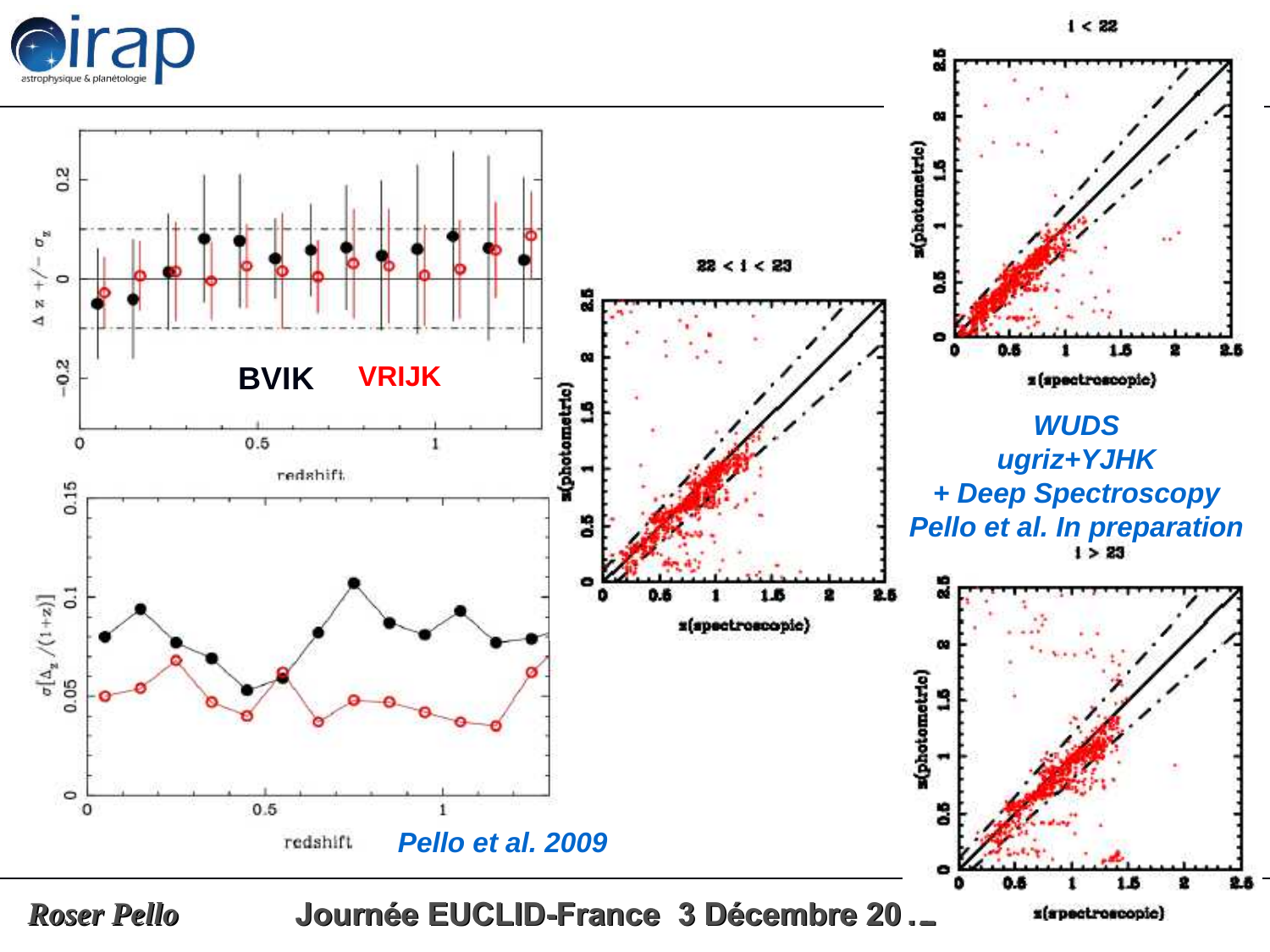

**Wide Survey (15,000 deg2) + Deep Survey (2x20 deg2)**

**WL : Euclid measures the shapes of 30 resolved galaxies per arcmin2 in one broad visible R+I+Z band (550-920 nm) down to AB mag 24.5 (10 sigma).** 

### **Additional photometry :**

**Euclid NIR bands (Y, J, H in the range 0.92-2.0 micron) reaching AB mag 24 (5 sigma)** 

**+**

**ground based photometry in visible bands from public data or collaborations (DES, KiDS, and Pan-STARRS)**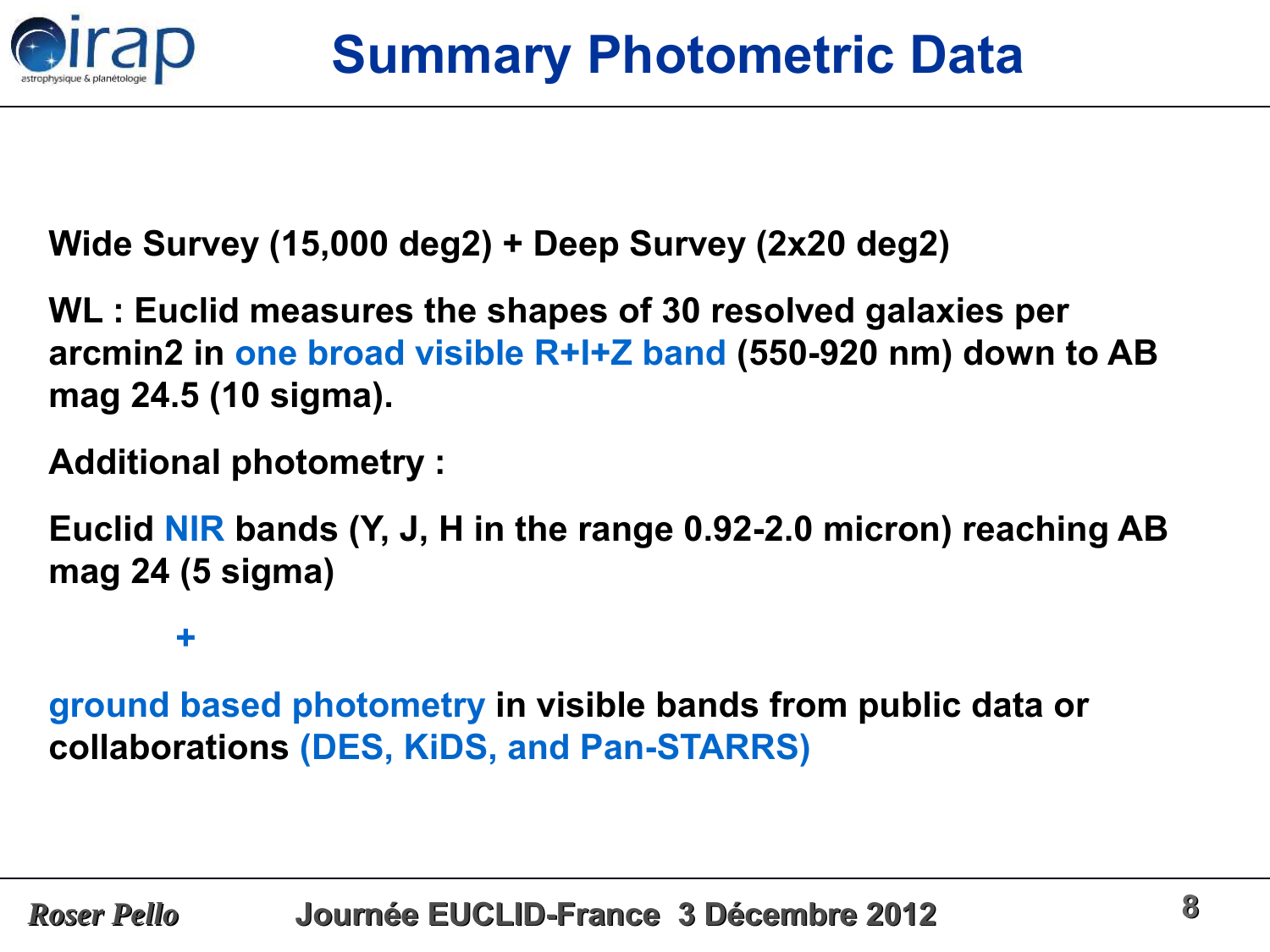

 $2.5$ 

 $\overline{2}$ 

 $1.5$ 

1

0.5

#### **Abdalla et al. 2008**

2

Ideal (ugrizy) + IR

2.5

 $\overline{2}$ 

 $1.5$ 

1

0.5





 $z_{\mu\alpha\nu}$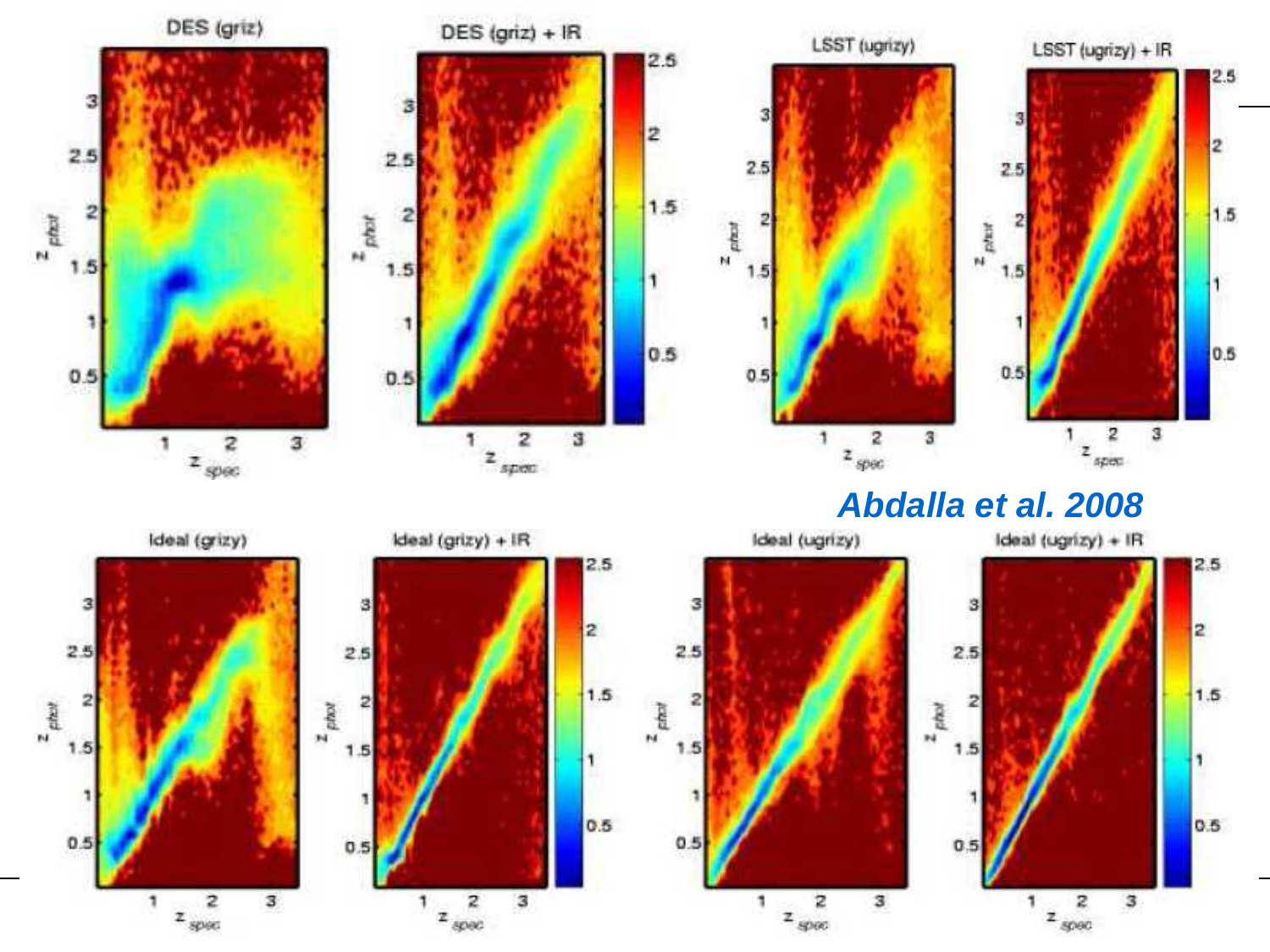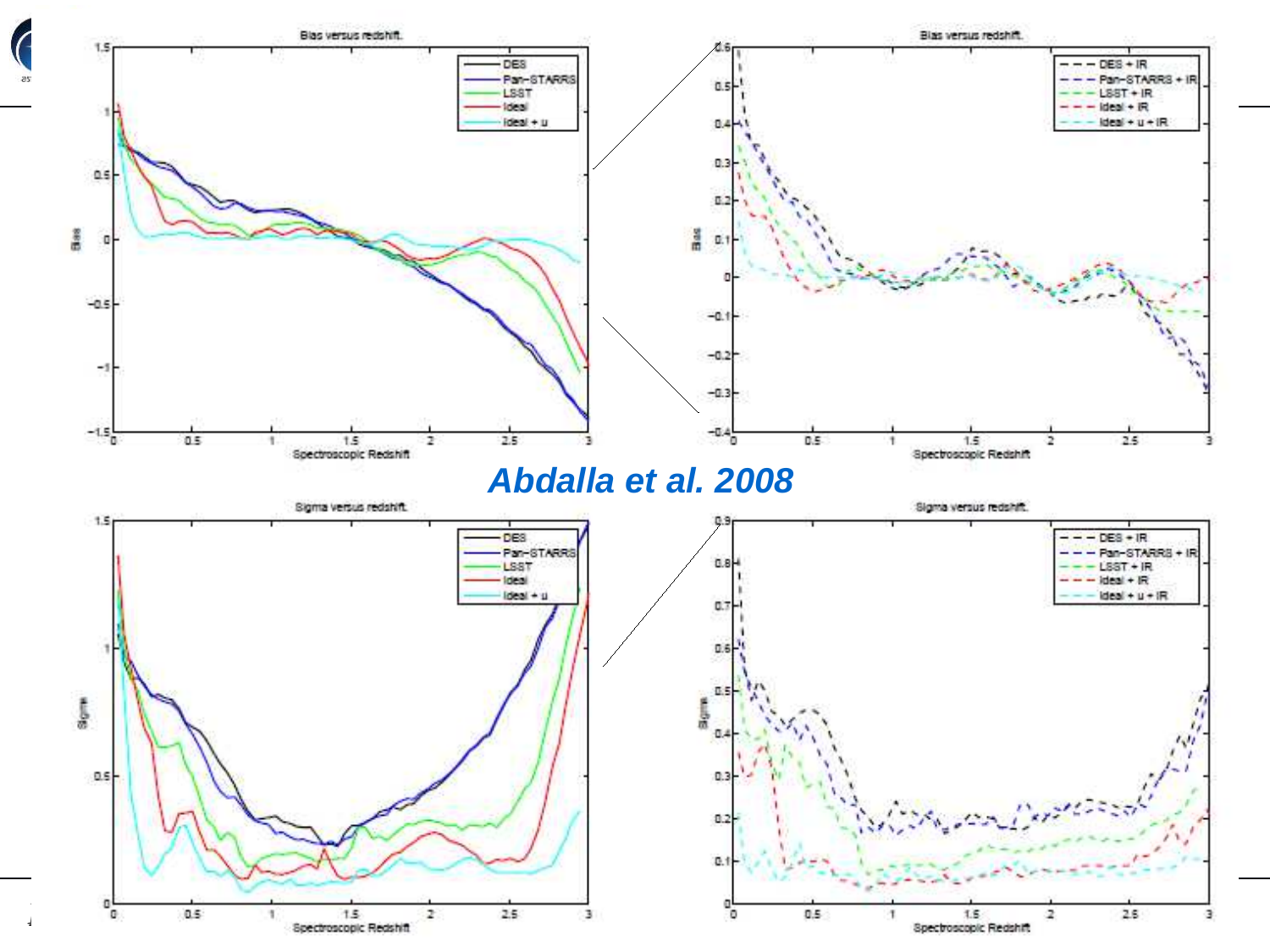

## **Data Flow**



*Roser Pello* **Journée EUCLID-France 3 Décembre 2012 11**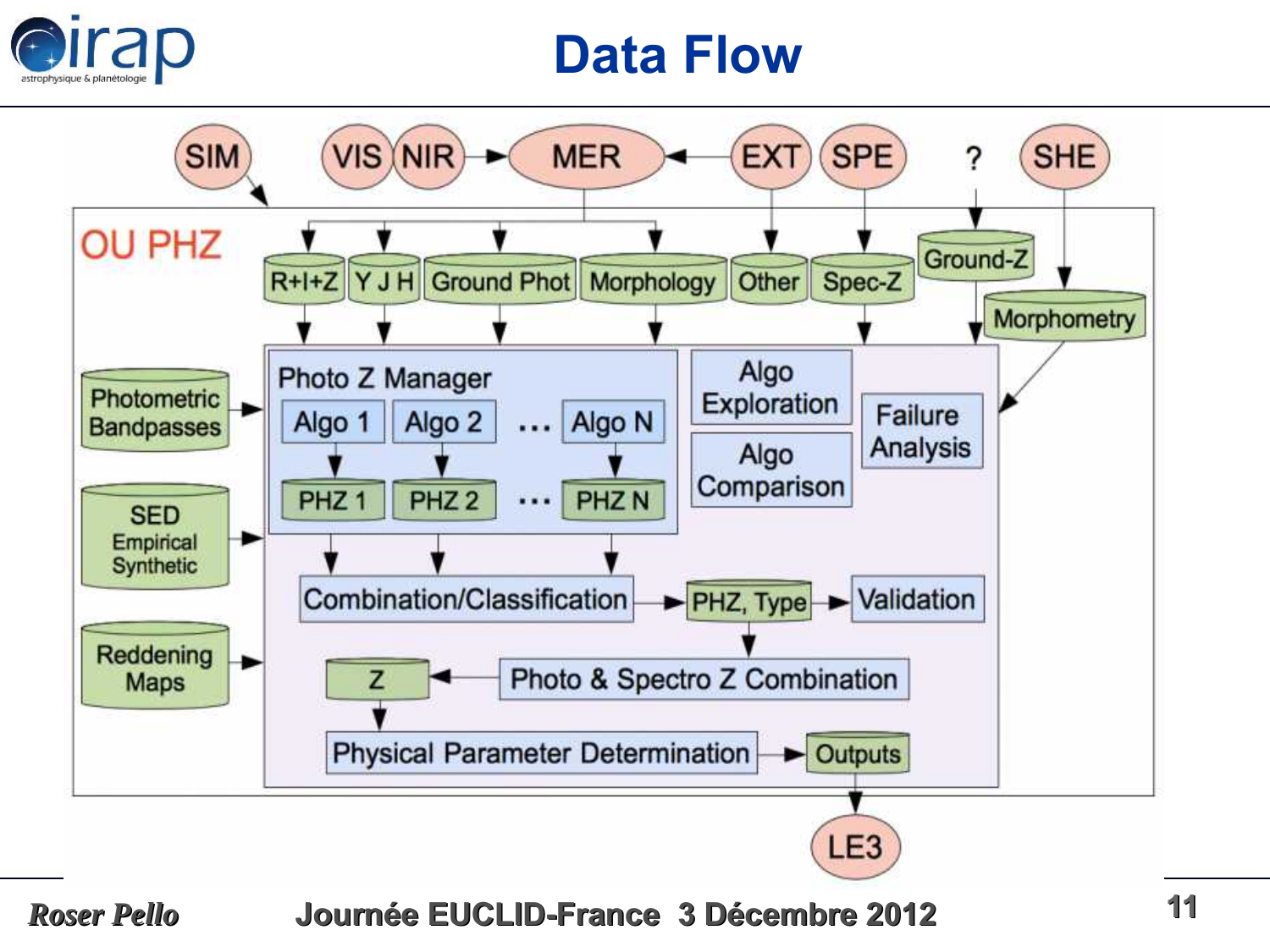

# **WPs / Organization**

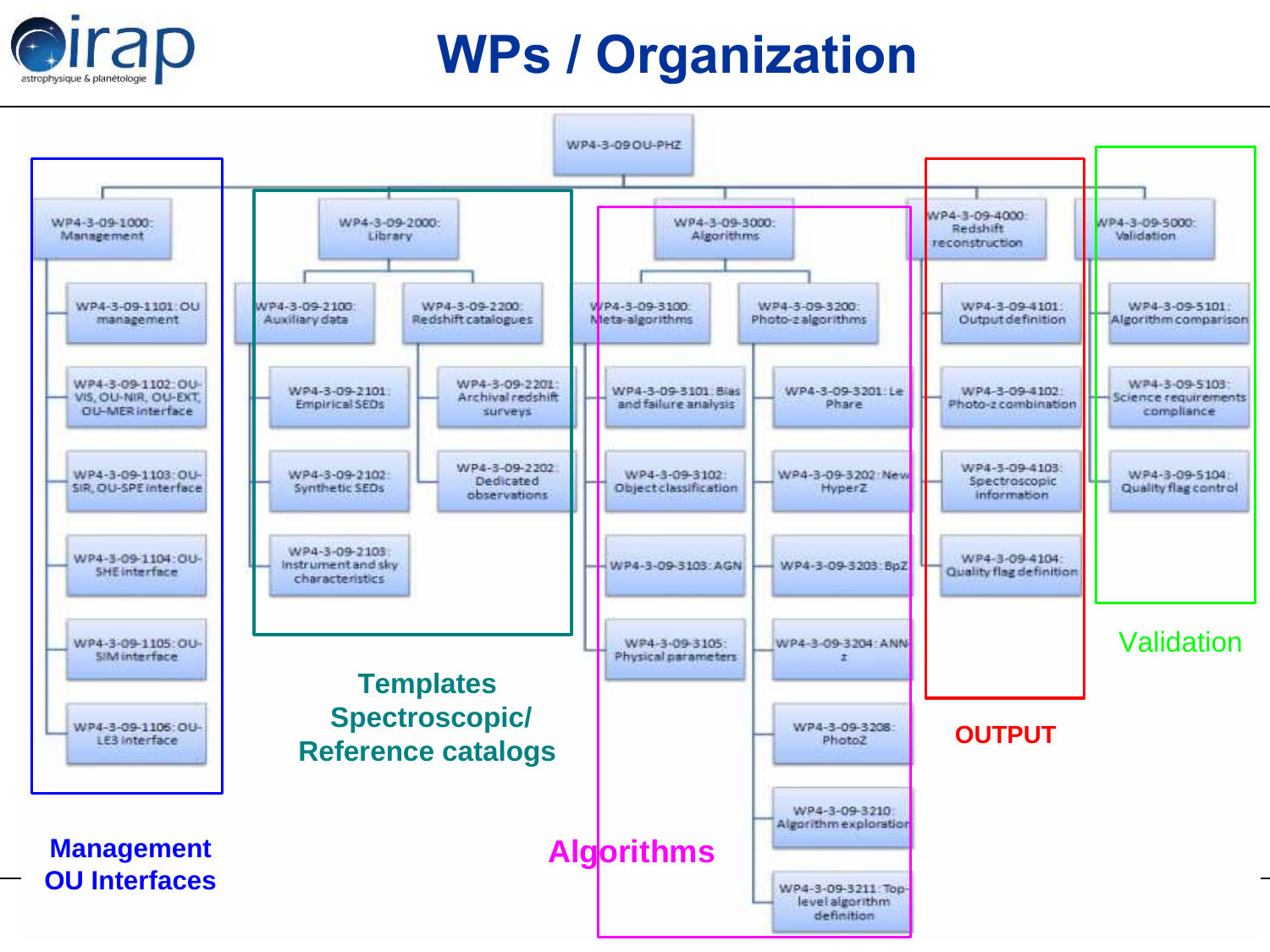

# **SED-fitting Algorithms**

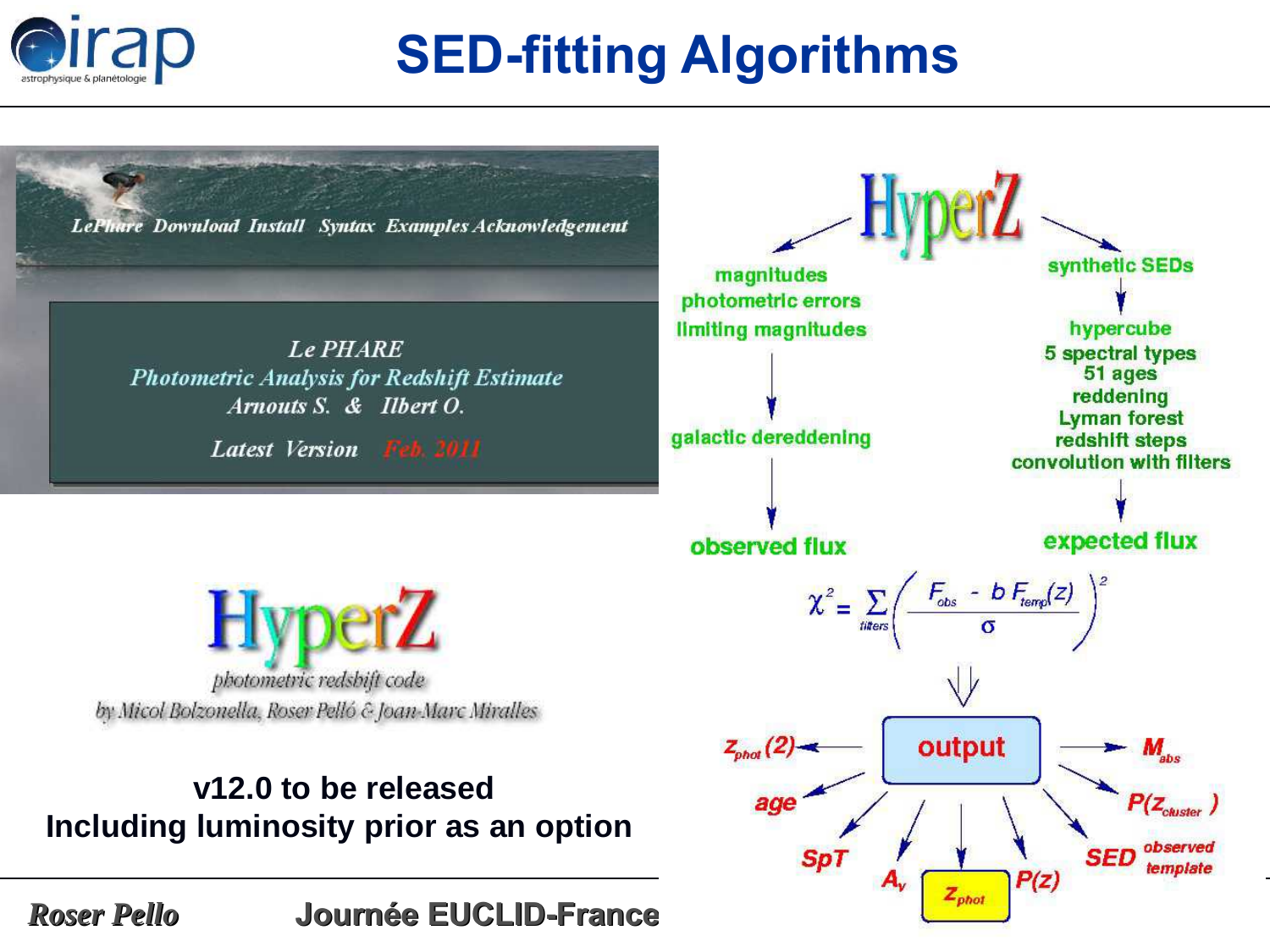

# **OUTPUT / Final Pipeline**



● **According to SWG needs**

### ● **PDF**

- **Best-fit z(phot) : for different priors, depending on SWG needs, …**
- **Characterization of sources based on SED-fit**
- **Final pipeline SDC CH**
- **Test bench to test the different codes**
- **Validation OU-PHZ & SWGs**